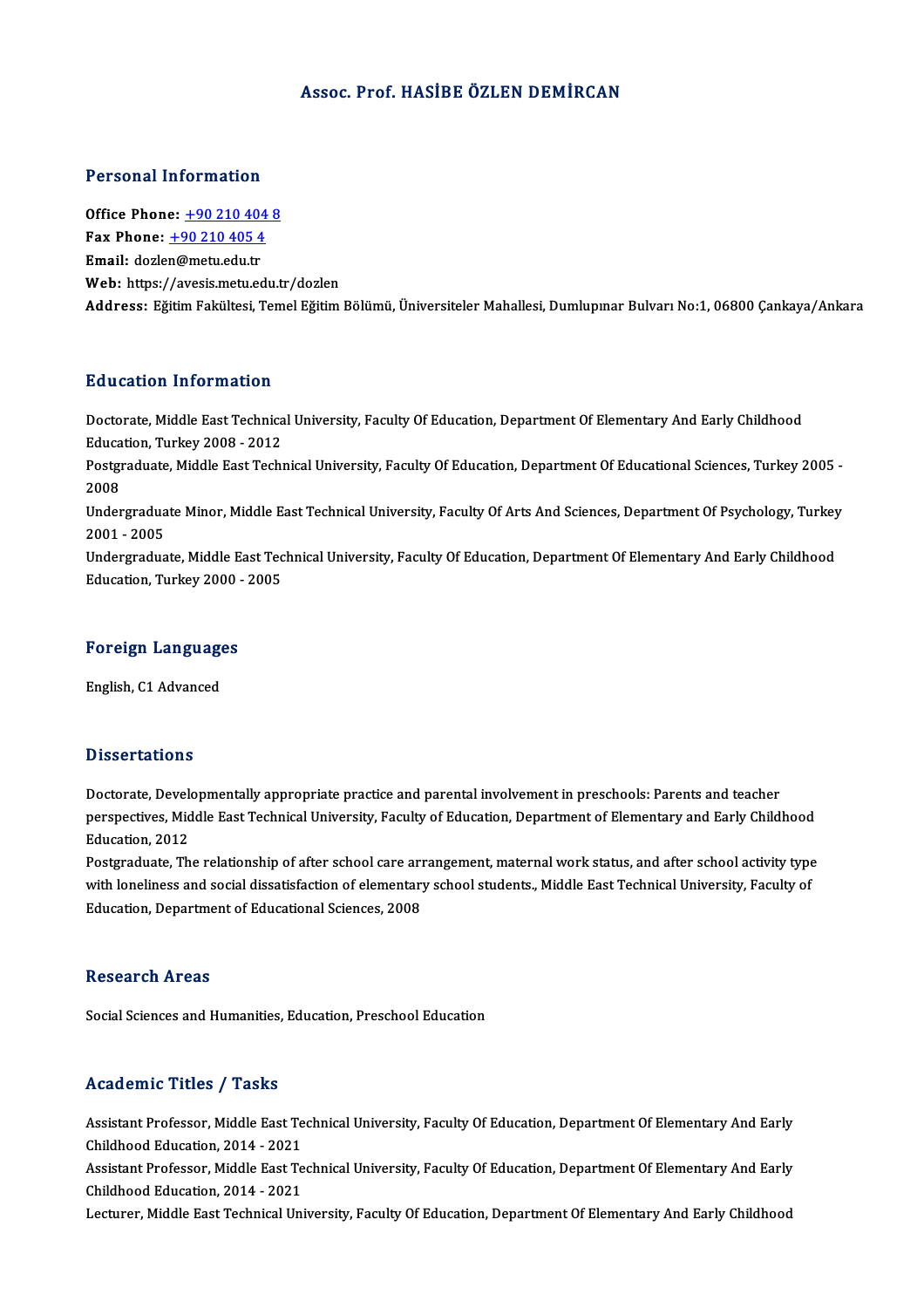## Academic and Administrative Experience

Academic and Administrative Experience<br>Uygulama ve Araştırma Merkezi Yönetim Kurulu Üyesi, Middle East Technical University, Faculty of Education,<br>Penartment of Elementary and Farly Childbood Education, 2019, Continues nodu onne unu nummerentary o Enportonee<br>Uygulama ve Araştırma Merkezi Yönetim Kurulu Üyesi, Middle East Technical<br>Department of Elementary and Early Childhood Education, 2019 - Continues<br>Hood of Department, Middle East Tec Department of Elementary and Early Childhood Education, 2019 - Continues

Head of Department, Middle East Technical University, Faculty of Education, Department of Elementary and Early<br>Childhood Education, 2016 - 2019

## Advising Theses

Advising Theses<br>DEMİRCAN H. Ö. , Investigating the views of preschool teachers regarding philosophy with children through PwC<br>Sinoriance, Restanduate E Donig(Student), 2020 experience., Postgraduate, E.Deniz(Student), 2020<br>experience., Postgraduate, E.Deniz(Student), 2020<br>Deminson H. Ö., Investigating the views of presshee DEMİRCAN H. Ö. , Investigating the views of preschool teachers regarding philosophy with children through Pw<br>experience., Postgraduate, E.Deniz(Student), 2020<br>Demircan H. Ö. , Investigating the views of preschool teachers

experience., Postgraduate, E.Deniz(Student), 2020<br>Demircan H. Ö. , Investigating the views of preschoo<br>experience, Postgraduate, E.DENİZ(Student), 2020<br>Demirsan H. Ö., Concrenting and napont invelveme Demircan H. Ö. , Investigating the views of preschool teachers regarding philosophy with children through pwc<br>experience, Postgraduate, E.DENİZ(Student), 2020<br>Demircan H. Ö. , Coparenting and parent involvement in educatio

experience, Postgraduate, E.DENİZ(Student), 2020<br>Demircan H. Ö. , Coparenting and parent involvement in education: The mediating roles of motivational beliefs,<br>Doctorate, M.ÇETİN(Student), 2020 Demircan H. Ö. , Coparenting and parent involvement in education: The mediating roles of motivational beliefs,<br>Doctorate, M.ÇETİN(Student), 2020<br>Demircan H. Ö. , Examination of early childhood educators' perspectives on tr

Doctorate, M.ÇETİN(Studen<br>Demircan H. Ö. , Examinatio<br>F.DEMİRCİ(Student), 2020<br>DEMİRCAN H. Ö. , Examinat Demircan H. Ö. , Examination of early childhood educators' perspectives on transdisciplinary approach, Postgraduate,<br>F.DEMİRCİ(Student), 2020<br>DEMİRCAN H. Ö. , Examination of early childhood educators' perspectives on trans

F.DEMİRCİ(Student), 2020<br>DEMİRCAN H. Ö. , Examina<br>F.Demirci(Student), 2020<br>Demircan H. Ö. , Barenta' a DEMİRCAN H. Ö. , Examination of early childhood educators' perspectives on transdiciplinary approach., Post<br>F.Demirci(Student), 2020<br>Demircan H. Ö. , Parents' and teachers' perspectives on preschool teachers' role about wo

F.Demirci(Student), 2020<br>Demircan H. Ö. , Parents' and teachers'<br>Postgraduate, Y.ERMİŞ(Student), 2019<br>Demircan H. Ö., Develenment of a stem Demircan H. Ö. , Parents' and teachers' perspectives on preschool teachers' role about working with families,<br>Postgraduate, Y.ERMİŞ(Student), 2019<br>Demircan H. Ö. , Development of a stem based engineering design curriculum

Postgraduate, Y.ERMİŞ(Student), 2019<br>Demircan H. Ö. , Development of a stem based engineering design curriculum for parental involvement in early<br>childhood education, Doctorate, A.ATA(Student), 2019 Demircan H. Ö. , Development of a stem based engineering design curriculum for parental involvement in early<br>childhood education, Doctorate, A.ATA(Student), 2019<br>DEMİRCAN H. Ö. , The role of social media products in parent

childhood education, Doctorate, A.ATA(Student), 2019<br>DEMİRCAN H. Ö. , The role of social media products in parent involver<br>teachers on communication, Postgraduate, T.MUMCU(Student), 2018<br>DEMİRCAN H. Ö. , Pre servise sarkı DEMİRCAN H. Ö. , The role of social media products in parent involvement: From the perspective of parents and<br>teachers on communication, Postgraduate, T.MUMCU(Student), 2018<br>DEMİRCAN H. Ö. , Pre-service early childhood edu

teachers on communication, Postgraduate, T.MUMCU(Student)<br>DEMİRCAN H. Ö. , Pre-service early childhood educators'<br>education course, Postgraduate, G.IŞIKCI(Student), 2018<br>DEMİRCAN H. Ö. , Metivators of mothors' ongagament i DEMİRCAN H. Ö. , Pre-service early childhood educators' working with families self-efficacy in relation to taking a parent<br>education course, Postgraduate, G.IŞIKCI(Student), 2018<br>DEMİRCAN H. Ö. , Motivators of mothers' eng

education course, Postgraduate, G.IŞIK<br>DEMİRCAN H. Ö. , Motivators of mothe<br>Postgraduate, R.FİLİK(Student), 2018<br>DEMİRCAN H. Ö. , Comparing fatbors e DEMİRCAN H. Ö. , Motivators of mothers' engagement in their preschoolers' education regarding the influence of r<br>Postgraduate, R.FİLİK(Student), 2018<br>DEMİRCAN H. Ö. , Comparing fathers and mothers: Determinants of why they

Postgraduate, R.FİLİK(Student), 2018<br>DEMİRCAN H. Ö. , Comparing fathers ane<br>Postgraduate, N.CANSU(Student), 2017<br>DEMİRCAN H. Ö. Comparing fathers an DEMİRCAN H. Ö. , Comparing fathers and mothers: Determinants of why they involve in their children's education,<br>Postgraduate, N.CANSU(Student), 2017<br>DEMİRCAN H. Ö. , Comparing fathers and mothers: determinants of why they

Postgraduate, N.CANSU(Student), 2017<br>DEMİRCAN H. Ö. , Comparing fathers and mothers: determinants of why they involve in their children's education,<br>Postgraduate, N.Cansu(Student), 2017 DEMİRCAN H. Ö. , Comparing fathers and mothers: determinants of why they involve in their children's educatio<br>Postgraduate, N.Cansu(Student), 2017<br>DEMİRCAN H. Ö. , Factors effecting teacher-child communication skills & sel

Postgraduate, N.Cansu(Student), 2017<br>DEMİRCAN H. Ö. , Factors effecting teacher-child commu:<br>preschool teachers, Postgraduate, A.Ata(Student), 2015<br>DEMİRCAN H. Ö. , Factors effecting teacher child commu: DEMİRCAN H. Ö. , Factors effecting teacher-child communication skills & self efficacy beliefs: an investigation on<br>preschool teachers, Postgraduate, A.Ata(Student), 2015<br>DEMİRCAN H. Ö. , Factors effecting teacher-child com

preschool teachers, Postgraduate, A.Ata(Student), 2015<br>DEMİRCAN H. Ö. , Factors effecting teacher-child commun<br>preschool teachers, Postgraduate, A.ATA(Student), 2015 preschool teachers, Postgraduate, A.ATA(Student), 2015<br>Jury Memberships

Jury Memberships<br>PhD Thesis Monitoring Committee Member, PhD Thesis Monitoring Committee Member, Orta Doğu Teknik Üniversitesi,<br>Desambar 2020 PhD Thesis Monit<br>December, 2020<br>PhD Thesis Monit PhD Thesis Monitoring Committee Member, PhD Thesis Monitoring Committee Member, Orta Doğu Teknik Üniversitesi,<br>December, 2020<br>PhD Thesis Monitoring Committee Member, PhD Thesis Monitoring Committee Member, Gazi University,

December, 2020<br>PhD Thesis Monitoring Committee Member, PhD Thesis Monitoring Committee Member, Gazi Uni<br>Doctoral Examination, Doctoral Examination, Middle East Technical University, December, 2020<br>Doctoral Examination, Doc PhD Thesis Monitoring Committee Member, PhD Thesis Monitoring Committee Member, Gazi Uni<br>Doctoral Examination, Doctoral Examination, Middle East Technical University, December, 2020<br>Doctoral Examination, Doctoral Examinati Doctoral Examination, Doctoral Examination, Middle East Technical University, December, 2020<br>Doctoral Examination, Doctoral Examination, Middle East Technical University, December, 2020<br>Doctoral Examination, Doctoral Exami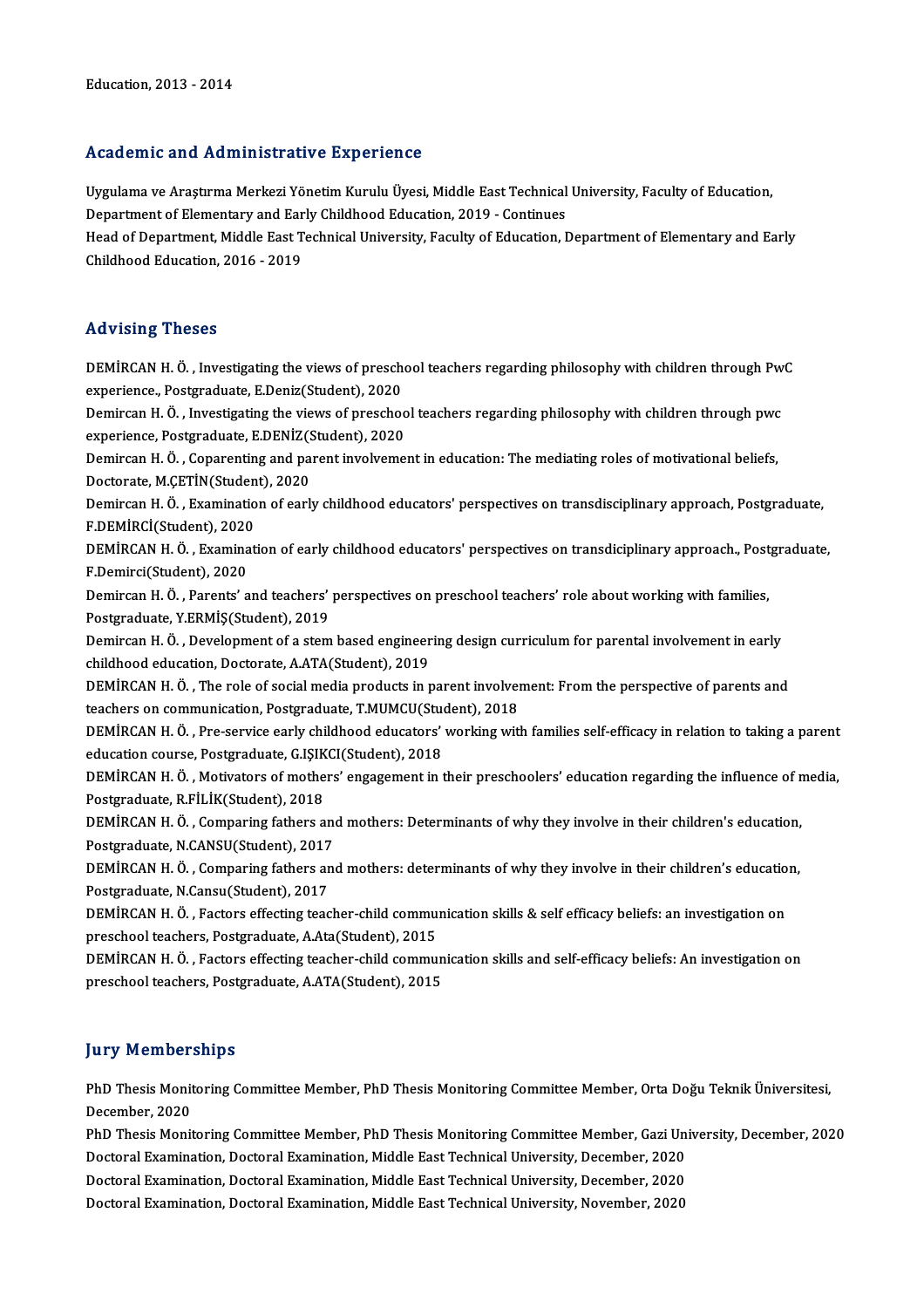Doctoral Examination, Doctoral Examination, Middle East Technical University, October, 2020<br>Pest Craduate, Pest Craduate, Middle Fest Technical University, Sentember, 2020 Doctoral Examination, Doctoral Examination, Middle East Technical University, Oct<br>Post Graduate, Post Graduate, Middle East Technical University, September, 2020<br>Decteral Examination, Decteral Examination, Cari University, Doctoral Examination, Doctoral Examination, Middle East Technical University, (<br>Post Graduate, Post Graduate, Middle East Technical University, September, 202<br>Doctoral Examination, Doctoral Examination, Gazi University, Se Post Graduate, Post Graduate, Middle East Technical University, September, 202<br>Doctoral Examination, Doctoral Examination, Gazi University, September, 2020<br>Doctoral Examination, Doctoral Examination, Gazi University, Septe Doctoral Examination, Doctoral Examination, Gazi University, September, 2020<br>Doctoral Examination, Doctoral Examination, Gazi University, September, 2020<br>PhD Thesis Monitoring Committee Member, PhD Thesis Monitoring Commit Doctoral Examination<br>PhD Thesis Monitorin<br>University, July, 2020<br>Poctoral Examination PhD Thesis Monitoring Committee Member, PhD Thesis Monitoring Committee Member, M<br>University, July, 2020<br>Doctoral Examination, Doctoral Examination, Middle East Technical University, May, 2020<br>Doctoral Examination, Doctora University, July, 2020<br>Doctoral Examination, Doctoral Examination, Middle East Technical University, May, 2020<br>Doctoral Examination, Doctoral Examination, Middle East Technical University, May, 2020<br>Post Craduate, Post Cra Doctoral Examination, Doctoral Examination, Middle East Technical University, l<br>Doctoral Examination, Doctoral Examination, Middle East Technical University, l<br>Post Graduate, Post Graduate, Orta Doğu Teknik Üniversitesi, S Doctoral Examination, Doctoral Examination, Middle East Technical Unive<br>Post Graduate, Post Graduate, Orta Doğu Teknik Üniversitesi, September,<br>Post Graduate, Post Graduate, Orta Doğu Teknik Üniversitesi, June, 2019<br>Post C Post Graduate, Post Graduate, Orta Doğu Teknik Üniversitesi, September,<br>Post Graduate, Post Graduate, Orta Doğu Teknik Üniversitesi, June, 2019<br>Post Graduate, Post Graduate, Orta Doğu Teknik Üniversitesi, June, 2019<br>Postor Post Graduate, Post Graduate, Orta Doğu Teknik Üniversitesi, June, 2019<br>Post Graduate, Post Graduate, Orta Doğu Teknik Üniversitesi, June, 2019<br>Doctorate, Doctorate, Orta Doğu Teknik Üniversitesi, February, 2019 Post Graduate, Post Graduate, Orta Doğu Teknik Üniversitesi, June, 2019<br>Doctorate, Doctorate, Orta Doğu Teknik Üniversitesi, February, 2019<br>Award, START Luma Projesi Bilim projesi Türkiye Ayağı Değerlendirme, Middle East T Docto<br>Award<br>2019 Taught Courses And Trainings

**Taught Courses And Trainings**<br>Demircan H. Ö. , Keşfedici, Meraklı ve Yaratıcı Çocuklar için Erken Yaşlarda Oyunun Gücü Etkileşimli Konferansı, 2019 -<br>2019 1<br>2019<br>2019

# Articles Published in Journals That Entered SCI, SSCI and AHCI Indexes

rticles Published in Journals That Entered SCI, SSCI and AHCI Indexes<br>I. Coparenting and parental involvement in education: the mediating role of motivational beliefs<br>CETIN M. DEMIRCAN H.Ö COPATENTING III JOURNAL<br>Coparenting and parent<br>CETIN M., DEMIRCAN H. Ö.<br>JOUPNAL OF FAMILY STUD Coparenting and parental involvement in education: the<br>CETIN M., DEMIRCAN H. Ö.<br>JOURNAL OF FAMILY STUDIES, 2022 (Journal Indexed in SSCI)<br>Engineers and engineering through the eves of presshe

CETIN M., DEMIRCAN H. Ö.<br>JOURNAL OF FAMILY STUDIES, 2022 (Journal Indexed in SSCI)<br>II. Engineers and engineering through the eyes of preschoolers: a phenomenographic study of<br>childron's drawings **JOURNAL OF FAMILY S**<br>**Engineers and engin<br>children's drawings** Engineers and engineering<br>children's drawings<br>Ata-Akturk A., DEMİRCAN H. Ö.<br>EUROPEAN EAPLY CHU DHOOL children's drawings<br>Ata-Akturk A., DEMIRCAN H. Ö.<br>EUROPEAN EARLY CHILDHOOD EDUCATION RESEARCH JOURNAL, 2021 (Journal Indexed in SSCI)<br>Mass Madia and Intensive Methering Predist Metivaters of Mether Engegement in Child

Ata-Akturk A., DEMİRCAN H. Ö.<br>EUROPEAN EARLY CHILDHOOD EDUCATION RESEARCH JOURNAL, 2021 (Journal Indexed in SSCI)<br>III. Mass Media and Intensive Mothering Predict Motivators of Mother Engagement in Children's<br>Education EUROPEAN<br>Mass Medi<br>Education<br>Eilik Uropk Mass Media and Intensive M<br>Education<br>Filik-Uyanık R., DEMİRCAN H. Ö.<br>Journal of Child and Fomily Stud E<mark>ducation</mark><br>Filik-Uyanık R., DEMİRCAN H. Ö.<br>Journal of Child and Family Studies, vol.30, no.8, pp.1895-1909, 2021 (Journal Indexed in SSCI)

Filik-Uyanık R., DEMİRCAN H. Ö.<br>Journal of Child and Family Studies, vol.30, no.8, pp.1895-1909, 2021 (Journal Indexed in SSCI)<br>IV. Supporting Preschool Children's STEM Learning with Parent-Involved Early Engineering E Ata-AkturkA.,DEMİRCANH.Ö. Supporting Preschool Children's STEM Learning with Parent-Involved Early Engineering<br>Ata-Akturk A., DEMİRCAN H. Ö.<br>EARLY CHILDHOOD EDUCATION JOURNAL, vol.49, no.4, pp.607-621, 2021 (Journal Indexed in SSCI)<br>Emnowering tech

- Ata-Akturk A., DEMIRCAN H. Ö.<br>EARLY CHILDHOOD EDUCATION JOURNAL, vol.49, no.4, pp.607-621, 2021 (Journal Indexed in SSCI)<br>V. Empowering technology and engineering for STEM education through programming robots: a<br>systematic EARLY CHILDHOOD EDUCATION JOURNAL, vol.49, no.4, pp.607-621, 2021 (Journal Indexed in SSCI)<br>Empowering technology and engineering for STEM education through programming rob<br>systematic literature review<br>Cetin M., Demircan H **Empowering technolo<br>systematic literature<br>Çetin M., Demircan H. Ö.<br>EARLY CHILD DEVELOP** systematic literature review<br>Çetin M., Demircan H. Ö.<br>EARLY CHILD DEVELOPMENT AND CARE, vol.190, no.9, pp.1323-1335, 2020 (Journal Indexed in SSCI)<br>Development of Preschool Children, Sibling Biyelry Seele (PSPS)
- Cetin M., Demircan H. Ö.<br>EARLY CHILD DEVELOPMENT AND CARE, vol.190, no.9, pp.1323-1335, 2<br>VI. Development of Preschool Children Sibling Rivalry Scale (PSRS) EARLY CHILD DEVELOPMENT<br>Development of Preschool<br>Akturk A. A. , DEMİRCAN H. Ö.<br>CHILD INDICATORS RESEARC VI. Development of Preschool Children Sibling Rivalry Scale (PSRS)<br>Akturk A. A., DEMIRCAN H. Ö.<br>CHILD INDICATORS RESEARCH, vol.11, no.1, pp.117-136, 2018 (Journal Indexed in SSCI) Akturk A. A. , DEMİRCAN H. Ö.<br>CHILD INDICATORS RESEARCH, vol.11, no.1, pp.117-136, 2018 (Journal Indexed in SSCI)<br>VII. CHILDREN'S SENSE OF LONELINESS AND SOCIAL DISSATISFACTION, AFTER-SCHOOL CARE<br>DEMİRCAN H. Ö. Domin A

## CHILD INDICATORS RESEARO<br>CHILDREN'S SENSE OF LO<br>DEMİRCAN H. Ö. , Demir A. G.<br>BSVCHOLOCICAL BEBORTS CHILDREN'S SENSE OF LONELINESS AND SOCIAL DISSATISFACTION, AFTER-<br>DEMİRCAN H. Ö. , Demir A. G.<br>PSYCHOLOGICAL REPORTS, vol.114, no.1, pp.169-175, 2014 (Journal Indexed in SSCI) PSYCHOLOGICAL REPORTS, vol.114, no.1, pp.169-175, 2014 (Journal Indexed in SSCI)<br>Articles Published in Other Journals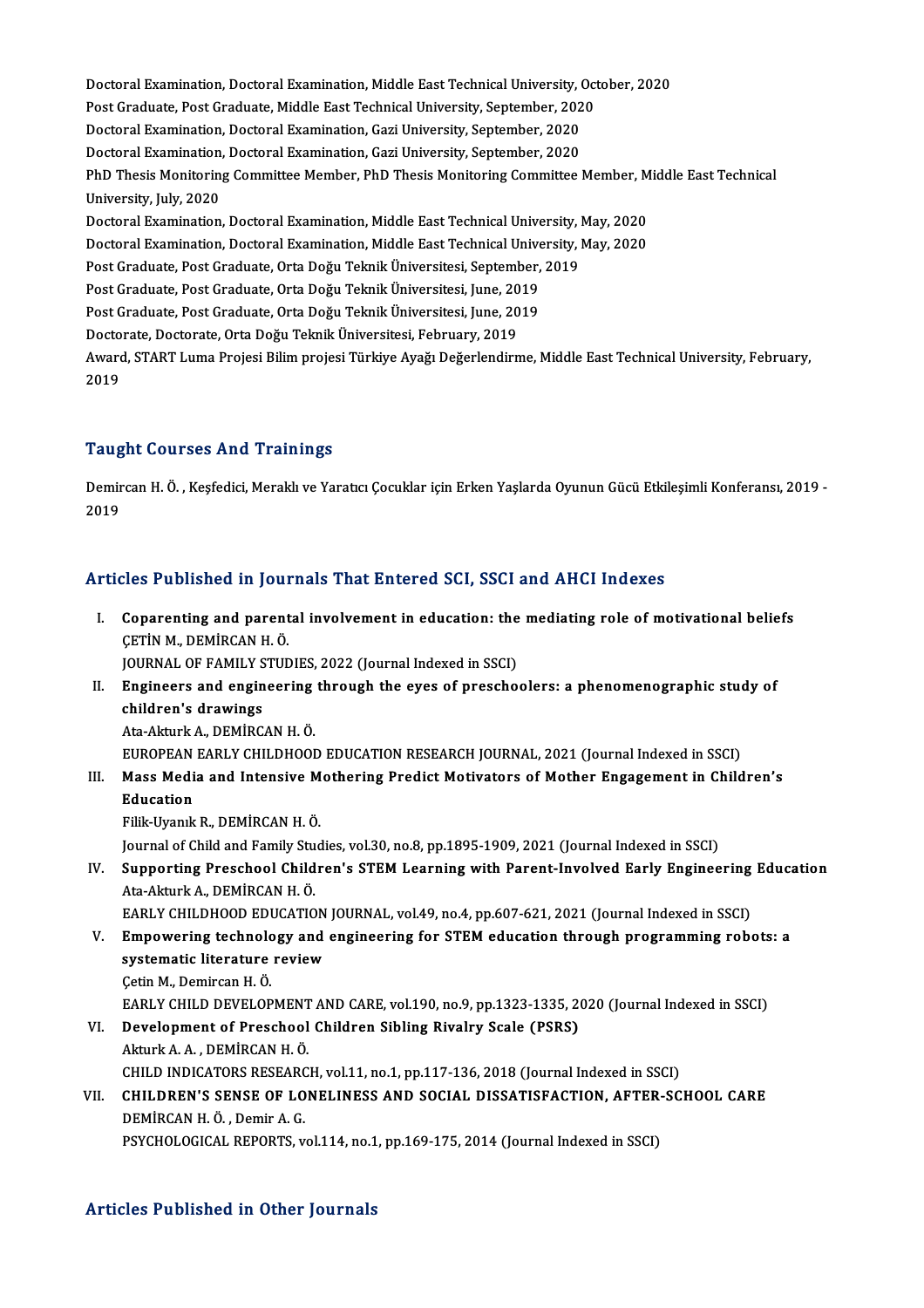I. "How am I supposed to do this on my own?": A case study on perspectives of preschool teachers<br>regarding integrative STEM prestiges "How am I supposed to do this on my<br>regarding integrative STEM practices<br>Domingan H Ö "How am I su<br>regarding int<br>Demircan H.Ö.<br>Journal of Fark regarding integrative STEM practices<br>Demircan H. Ö.<br>Journal of Early Childhood Research, vol.0, no.0, pp.1-20, 2021 (Journal Indexed in ESCI) Demircan H. Ö.<br>Journal of Early Childhood Research, vol.0, no.0, pp.1-20, 2021 (Journal Indexed in ESCI)<br>II. An Analysis of Picture Books for Children Aged 3 to 6 Years: Portrayals of Engineers and the<br>Engineering Desi Journal of Early Childhood Rese<br>An Analysis of Picture Books<br>Engineering Design Process<br>Ata Akturk A. DEMIRCAN H.Ö An Analysis of Picture Book<br>Engineering Design Process<br>Ata-Akturk A., DEMİRCAN H.Ö.<br>INTERNATIONAL JOURNAL OF Engineering Design Process<br>Ata-Akturk A., DEMİRCAN H. Ö.<br>INTERNATIONAL JOURNAL OF EARLY CHILDHOOD, 2021 (Journal Indexed in ESCI) Ata-Akturk A., DEMİRCAN H. Ö.<br>INTERNATIONAL JOURNAL OF EARLY CHILDHOOD, 2021 (Journal Indexed in ESCI)<br>III. "Let me have a seat and see what's going on in this class": Perspectives of Early Childhood Teachers<br>about Perenta INTERNATIONAL JOURNAL OF EA<br>"Let me have a seat and see w<br>about Parental Confrontation<br>Fill: Urank B. DEMIPCAN H.Ö. J "Let me have a seat and see what's going on<br>about Parental Confrontation<br>Filik-Uyanık R., DEMİRCAN H. Ö. , Işıkçı Başkaya G.<br>Partisipatoru Educational Bassarsh val 9 no 3 nn about Parental Confrontation<br>Filik-Uyanık R., DEMİRCAN H. Ö. , Işıkçı Başkaya G.<br>Participatory Educational Research, vol.8, no.3, pp.105-120, 2021 (Refereed Journals of Other Institutions) IV. Erken çocukluk dönemi öğretmenlerinin çokkültürlülüğe dair bakış açıları ve uygulamaları üzerine Participatory Educational Research, vol.8, no.3, pp.105-120, 2021 (Refereed Journals of Other Institutions)<br>Erken çocukluk dönemi öğretmenlerinin çokkültürlülüğe dair bakış açıları ve uygulamaları üzerine<br>bir incelemeAn in Erken çocukluk d<br>bir incelemeAn in<br>multiculturalism<br><sup>multa</sup> beskave s.p. bir incelemeAn investigation of early childhood education<br>multiculturalism<br>151kçı başkaya g.n. , ALİSİNANOĞLU F., DEMİRCAN H. Ö. , TAHTA F.<br>Journal of Farly Childhood Studies val.4, no.2, nn.9, 29, 2929 (Othe multiculturalism<br>151kçı başkaya g. n. , ALİSİNANOĞLU F., DEMİRCAN H. Ö. , TAHTA F.<br>Journal of Early Childhood Studies, vol.4, no.2, pp.9-29, 2020 (Other Refereed National Journals)<br>Erkan Cosukluk Döneminde STEM Eğitimi Anl işıkçı başkaya g. n. , ALİSİNANOĞLU F., DEMİRCAN H. Ö. , TAHTA F.<br>Journal of Early Childhood Studies, vol.4, no.2, pp.9-29, 2020 (Othe<br>V. Erken Çocukluk Döneminde STEM Eğitimi Anlayışı<br>Çetin M., Demircan H. Ö. Journal of Early Childho<br><mark>Erken Çocukluk Döne</mark><br>Çetin M., Demircan H. Ö.<br>İnönü Üniversitesi Făitir Erken Çocukluk Döneminde STEM Eğitimi Anlayışı<br>Çetin M., Demircan H. Ö.<br>İnönü Üniversitesi Eğitim Fakültesi Dergisi, vol.21, no.1, pp.102-117, 2020 (National Refreed University Journal)<br>AİLELERLE GALISMA ÖZ YETERLİLI*V ÖLC* Çetin M., Demircan H. Ö.<br>İnönü Üniversitesi Eğitim Fakültesi Dergisi, vol.21, no.1, pp.102-117, 2020 (National Refreed University Jou<br>CALISMASI İnönü Üniver<br>AİLELERLE<br>ÇALIŞMASI<br>ISIKCLE DE VI. AİLELERLE ÇALIŞMA ÖZ YETERLİLİK ÖLÇEĞİ TÜRKÇEFORMU'NUN GEÇERLİK VE GÜVENİRLİK ÇALIŞMASI<br>ÇALIŞMASI<br>IŞIKCI G., DEMİRCAN H. Ö. ÇALIŞMASI<br>IŞIKCI G., DEMİRCAN H. Ö.<br>Uluslararası Aile Çocuk ve Eğitim Dergisi, vol.3, pp.88-108, 2018 (Refereed Journals of Other Institutions)<br>Okul Öngesi Eğitimde Aile Katılımı Sistemini Cenisletmek: Aile"Beğliliği, Orta IŞIKCI G., DEMİRCAN H. Ö.<br>Uluslararası Aile Çocuk ve Eğitim Dergisi, vol.3, pp.88-108, 2018 (Refereed Journals of Other Institutions)<br>VII. Okul Öncesi Eğitimde Aile Katılımı Sistemini Genişletmek: Aile"Bağlılığı, Ortak Uluslararası Aile<br><mark>Okul Öncesi Eğ</mark><br>DEMİRCAN H. Ö.<br><sup>İlköğrotim onling</sup> Okul Öncesi Eğitimde Aile Katılımı Sistemini Genişletmek: Aile"Bağl<br>DEMİRCAN H. Ö.<br>İlköğretim online, vol.17, pp.1-19, 2018 (Other Refereed National Journals)<br>Turkish esplu shildhaad adusation surrisulum from the perspecti DEMİRCAN H. Ö.<br>İlköğretim online, vol.17, pp.1-19, 2018 (Other Refereed National Journals)<br>VIII. Turkish early childhood education curriculum from the perspective of STEM education: A document<br>analysis İlköğretim online, vol.17, pp.1-19, 2018 (Other Refereed National Journals) Ata Aktürk A., Demircan H. Ö., Şenyurt E., Çetin M. Journal of Turkish Science Education, vol.14, no.4, pp.16-34, 2017 (Refereed Journals of Other Institutions) Ata Aktürk A., Demircan H. Ö. , Şenyurt E., Çetin M.<br>Journal of Turkish Science Education, vol.14, no.4, pp.16-34, 2017 (Refereed Journals of Other Institutions)<br>IX. Turkish Early Childhood Education Curriculum from th Journal of<br><mark>Turkish</mark><br>Analysis<br>Ata Aktürl Turkish Early Childhood Education Curriculu<br>Analysis<br>Ata Aktürk A., Demircan H. Ö. , Şenyurt E., Çetin M.<br>Journal of Turkish Ssiance Education vol 14, no 4. Analysis<br>Ata Aktürk A., Demircan H. Ö. , Şenyurt E., Çetin M.<br>Journal of Turkish Science Education, vol.14, no.4, pp.16-34, 2017 (Other Refereed National Journals)<br>A. naviow of studies on STEM and STEAM advestion Ata Aktürk A., Demircan H. Ö., Şenyurt E., Çetin M.<br>Journal of Turkish Science Education, vol.14, no.4, pp.16-34<br>X. A review of studies on STEM and STEAM education. Journal of Turkish Science Ed<br><mark>A review of studies on ST</mark><br>Ata Aktürk A., Demircan H. Ö.<br>Kurchir Făitim Fakültesi Dere A review of studies on STEM and STEAM education.<br>Ata Aktürk A., Demircan H. Ö.<br>Kırşehir Eğitim Fakültesi Dergisi KEFAD,, vol.18, pp.757-776, 2017 (Refereed Journals of Other Institutions)<br>Pressbool Teasbers' Teasber Child Ata Aktürk A., Demircan H. Ö.<br>Kırşehir Eğitim Fakültesi Dergisi KEFAD,, vol.18, pp.757-776, 2017 (Refereed Journals of Other Institutions)<br>XI. Preschool Teachers' Teacher-Child Communication Skills: The Role of Self-Effica Kırşehir Eğitim F<br>Preschool Teac<br>Demographics.<br>ATA AKTÜPK A ATAAKTÜRKA.,DEMİRCANH.Ö. Demographics.<br>ATA AKTÜRK A., DEMİRCAN H. Ö.<br>Journal of Education and Human Development,, vol.6, pp.1-15, 2017 (Refereed Journals of Other Institutions)<br>Parantal invalvement and developmentally appropriate practices: a semp ATA AKTÜRK A., DEMİRCAN H. Ö.<br>Journal of Education and Human Development,, vol.6, pp.1-15, 2017 (Refereed Journals of Other Institution:<br>XII. Parental involvement and developmentally appropriate practices: a comparison Journal of Educat<br><mark>Parental involv</mark><br>teacher beliefs<br>Domirean O. Erd XII. Parental involvement and developmentally appropriate practices: a comparison of parent and teacher beliefs<br>Demircan O., Erden F. teacher beliefs<br>Demircan O., Erden F.<br>EARLY CHILD DEVELOPMENT AND CARE, vol.185, pp.209-225, 2015 (Journal Indexed in ESCI)<br>Assessment in early shildhood education Commonly used surrigulum models and Tu Demircan O., Erden F.<br>EARLY CHILD DEVELOPMENT AND CARE, vol.185, pp.209-225, 2015 (Journal Indexed in ESCI)<br>XIII. Assessment in early childhood education Commonly used curriculum models and Turkish curriculum<br>Demirsen H.Ö. EARLY CHILD DEVELOPI<br>Assessment in early cl<br>Demircan H. Ö. , Olgan R.<br>The Opline Journal of Ne Assessment in early childhood education Commonly used curriculum models and Turkish curri<br>Demircan H. Ö. , Olgan R.<br>The Online Journal of New Horizons in Education (TOJNED), no.1, pp.16-39, 2011 (Other Refereed National<br>Jo Demircan H. Ö. , Olgan R.<br>The Online Journal of New Horizons in Education (TOJNED), no.1, pp.16-39, 2011 (Other Refereed National<br>Journals)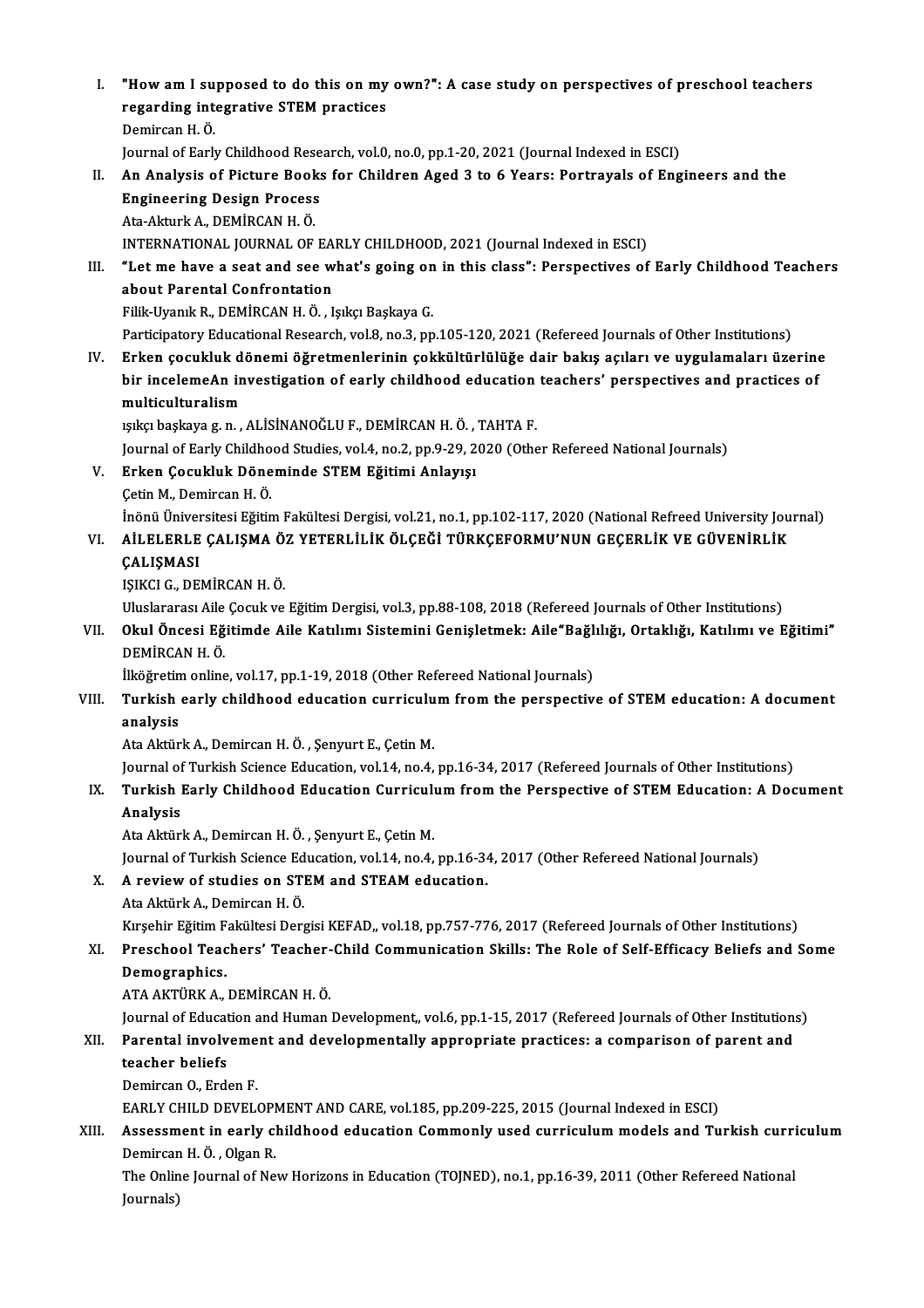## Books&Book Chapters **ooks & Book Chapt**<br>I. PROJE YAKLAŞIMI<br>DEMİRCAN HÖLESI

I. PROJE YAKLAŞIMI<br>DEMİRCAN H. Ö., Filik-Uyanık R.

PROJE YAKLAŞIMI<br>DEMİRCAN H. Ö. , Filik-Uyanık R.<br>in: ERKEN ÇOCUKLUK DÖNEMİNDE EĞİTİM YAKLAŞIMLARI, TANTEKİN ERDEN, FEYZA; DEMİRCAN, H. ÖZLEN,<br>Editer Eğiten KitAR Ankara, pp.117.142.2021 DEMİRCAN H. Ö. , Filik-Uyanık R.<br>in: ERKEN ÇOCUKLUK DÖNEMİNDE EĞİTİM YAKL<br>Editor, EĞİTEN KİTAP, Ankara, pp.117-143, 2021<br>EARKLU IKLARA SAYÇI BROÇRAMI in: ERKEN ÇOCUKLUK DÖNEMİNDE EĞİ<br>Editor, EĞİTEN KİTAP, Ankara, pp.117-1<br>II. FARKLILIKLARA SAYGI PROGRAMI

Editor, EĞİTEN KİTAP, Ankara, pp.11<br>FARKLILIKLARA SAYGI PROGRA<br>DEMİRCAN H. Ö. , ışıkçı başkaya g. n.<br>in. ERKEN COCUKLUK DÖNEMİNDE DEMİRCAN H. Ö. , ışıkçı başkaya g. n.<br>in: ERKEN COCUKLUK DÖNEMİNDE EĞİTİM YAKLAŞIMLARI, TANTEKİN-ERDEN, FEYZA; DEMİRCAN, H. ÖZLEN, DEMİRCAN H. Ö. , ışıkçı başkaya g. n.<br>in: ERKEN ÇOCUKLUK DÖNEMİNDE EĞİTİM YAKL<br>Editor, EĞİTEN KİTAP, Ankara, pp.269-302, 2021<br>EİZİKSEL, CELİSİM in: ERKEN ÇOCUKLUK<br>Editor, EĞİTEN KİTAP<br>III. FİZİKSEL GELİŞİM

Editor, EĞİTEN KİTAP, Aı<br>FİZİKSEL GELİŞİM<br>Demircan H. Ö. , Saçan S.<br>in: COCUK CELİSİMİ AVS FİZİKSEL GELİŞİM<br>Demircan H. Ö. , Saçan S.<br>in: ÇOCUK GELİŞİMİ, AYŞE DİLEK ÖĞRETİR ÖZÇELİK, Editor, Pegem A Yayıncılık, Ankara, pp.1-30, 2019<br>Ailo Demircan H. Ö. , Saçan S.<br>in: ÇOCUK GELİŞİMİ, AYŞE DİLEK ÖĞRETİI<br>IV. Aile<br>ÖĞRETİR ÖZCELİK A. D. , DEMİRCAN H. Ö.

in: ÇOCUK GELİŞİMİ, AYŞE DİLEK ÖĞRETİI<br>Aile<br>ÖĞRETİR ÖZÇELİK A. D. , DEMİRCAN H. Ö.<br>in: Çocuk Çelişimi, Ayçe Dilek Öğ PETİR ÖZ in:ÇocukGelişimi,AyşeDilekÖĞRETİRÖZÇELİK,Editor,PEGEM,Ankara,pp.269-301,2019

## V. AİLE

ÖğretirÖzçelikA.D. ,DemircanH.Ö. in:ÇOCUKGELİŞİMİ,AYŞEDİLEKÖĞRETİRÖZÇELİK,Editor,PegemAYayıncılık,Ankara,pp.269-301,2019

## Refereed Congress / Symposium Publications in Proceedings

efereed Congress / Symposium Publications in Proceedings<br>I. Examination of the Relationship between Parents' Attitudes to Preschool Children's Sexual<br>Peyelenment and Perental Self Efficesy Examination of the Relationship between<br>Development and Parental Self-Efficacy. Examination of the Relations<br>Development and Parental S<br>Gümüştekin Ö., DEMİRCAN H. Ö.<br>European Conforence en Educat Gümüştekin Ö., DEMİRCAN H. Ö.

Development and Parental Self-Efficacy.<br>Gümüştekin Ö., DEMİRCAN H. Ö.<br>European Conference on Educational Research (ECER) Emerging Researchers' Conference, cenevre, Switzerland,<br>01 September 2021

- II. The comparison of pre-service teachers' playfulness traits and attitudes towards educational play 01 September 2021<br>The comparison of pre-service teachers' playfulnes<br>regarding demographic traits [Conference session]<br>Cirrci E. DEMIRCAN H.Ö The comparison of pre-<br>regarding demographic<br>ÇİFTÇİ E., DEMİRCAN H. Ö.<br>European Conference on E
	-

EuropeanConference onEducationalResearch (ECER) EmergingResearchers' Conference, cenevre,Switzerland,1 CIFTCI E., DEMIRCAN<br>European Conference<br>- 07 September 2021<br>Conventional and N I I. Conventional and Nonconventional Parenting Styles Researches Studied within the Scope of Early

- 07 September 2021<br>Conventional and Nonconventional Parenting Styles Researches Studied within the Scop<br>Childhood Years; A Systematic Literature Review of National and International Studies.<br>MUMCIOČLILA, DEMIRCAN H.Ö Conventional and Nonconvent<br>Childhood Years; A Systemation<br>MUMCUOĞLU A., DEMİRCAN H. Ö.<br>Euronean Conference en Educatio Childhood Years; A Systematic Literature Review of National and International Studies.<br>MUMCUOĞLU A., DEMİRCAN H. Ö.<br>European Conference on Educational Research (ECER) Emerging Researchers' Conference, cenevre, Switzerland,

MUMCUOĞLU A., DEMİRCAN H. Ö.<br>European Conference on Educational Research (ECER) Emerging Researchers' Conference, cenevre, Switzerland, 1<br>- 07 September 2021 European Conference on Educational Research (ECER) Emerging Researchers' Conference, cenevre, Switzerland,<br>- 07 September 2021<br>IV. Examination of early childhood teacher candidate's subjective well-being and early teacher

- 07 September 2021<br>Examination of early childl<br>Akkaşoğlu B., DEMİRCAN H. Ö.<br>Euronean Conference en Edua Examination of early childhood teacher candidate's subjective well-being and early teacher identity.<br>Akkaşoğlu B., DEMİRCAN H. Ö.<br>European Conference on Educational Research (ECER) Emerging Researchers' Conference, cenevre

Akkaşoğlu B., DEMİRCAN H. Ö.<br>European Conference on Educational Research (ECER) Emerging Researchers' Conference, cenevre, Switzerland,<br>01 September 2021 European Conference on Educational Research (ECER) Emerging Researchers' Conference, cenevre, Switzerland<br>11 September 2021<br>12 V. Types and Dimensions of Parent Involvement in Mass Media: An Analysis of Series Child Magazi

01 September 2021<br>**Types and Dimensions<br>İn**önü G., DEMİRCAN H. Ö.<br>European Conference en l Types and Dimensions of Parent Involvement in Mass Media: An Analysis of Series Child Magazine.<br>Inönü G., DEMIRCAN H. Ö.<br>European Conference on Educational Research (ECER) Emerging Researchers' Conference, cenevre, Switzer

İnönü G., DEMİRCAN H. Ö.<br>European Conference on Educational Research (ECER) Emerging Researchers' Conference, cenevre, Switzerland, 1<br>- 07 September 2021 European Conference on Educational Research (ECER) Emerging Researchers' Conference, cenevre, Switzer - 07 September 2021<br>VI. A Systematic Review of Executive Function and Emotion Regulation Studies in Early Childhood<br>Ugüm

- 07 September 2021<br>**A Systematic Review<br>Üzüm S., Demircan H. Ö.**<br>20th Europeen Ferly Ch A Systematic Review of Executive Function and Emotion Regulation Studies in Early Childhood<br>Üzüm S., Demircan H. Ö.<br>30th European Early Childhood Education Research Conference (EECERA), Zagreb, Croatia, 1 - 17 September<br>20

Üzüm<br>30th E<br>2021<br>Okul

VI . Okul Öncesi Öğretmenlerinin Çokkültürlülük Uygulamaları.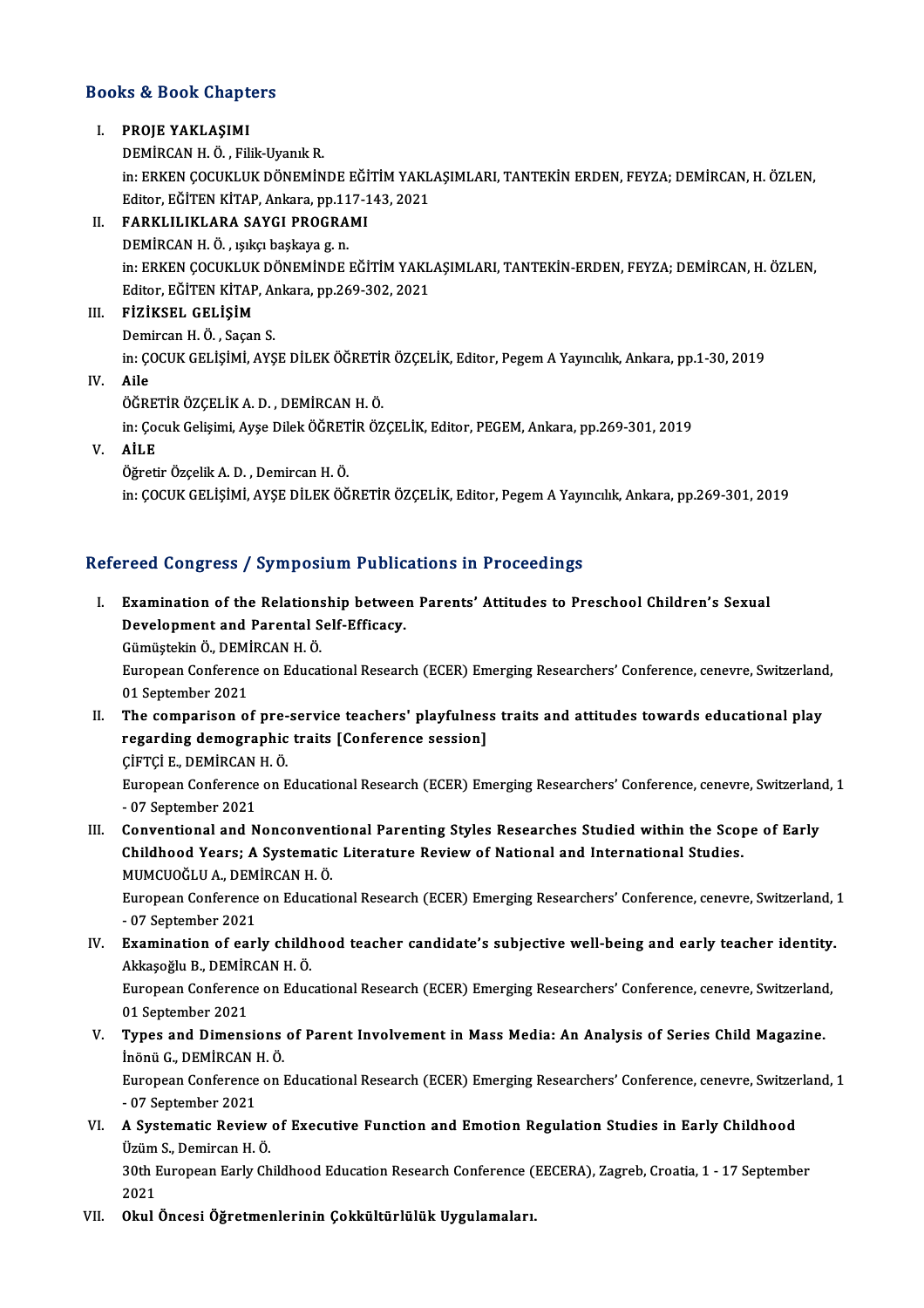IşıkçıBaşkayaG.N. ,Alisinanoğlu F.,DemircanH.Ö. Işıkçı Başkaya G. N. , Alisinanoğlu F., Demircan H. Ö.<br>6. Uluslararası Okul Öncesi Eğitimi Kongresi, Kars, Turkey, 2 - 05 October 2019<br>Media's rala an mativatara of family angagamant VIII. Media's role on motivators of family engagement.<br>Filik Uvanık R., DEMİRCAN H. Ö. 6. Uluslararası Okul Öncesi Eğiti<br>Media's role on motivators<br>Filik Uyanık R., DEMİRCAN H. Ö.<br>20th Euroneen Ferly Childheed Media's role on motivators of family engagement.<br>Filik Uyanık R., DEMİRCAN H. Ö.<br>29th European Early Childhood Education Research Association Conference (EECERA)., Thessaloniki, Greece, 20 -Filik Uyanık R., D<br>29th European E<br>22 August 2019<br>Early Childhoo 29th European Early Childhood Education Research Association Conference (EECERA)., Thessaloniki, Greece, 2<br>22 August 2019<br>IX. Early Childhood Educators' Preferences of Science Content Area Activities and Predictions About<br> 22 August 2019<br>Early Childhood Educators' Preferences of Science Content Area Activity choices of Students at a Science Fair.<br>Cill CiCEK T. DEMIPTAS S. DEMIRCAN H.Ö., CETIN M. Early Childhood Educators' Preferences of Scien<br>Science Content Area Activity choices of Student:<br>GÜLÇİÇEK T., DEMİRTAŞ S., DEMİRCAN H.Ö. , ÇETİN M.<br>20th European Educational Besearsh Conference (ECE) Science Content Area Activity choices of Students at a Science Fair.<br>GÜLÇİÇEK T., DEMİRTAŞ S., DEMİRCAN H. Ö. , ÇETİN M.<br>30th European Educational Research Conference (ECER), Bolzano, Italy, 2 - 05 September 2018<br>MER Oluyl GÜLÇİÇEK T., DEMİRTAŞ S., DEMİRCAN H. Ö. , ÇETİN M.<br>30th European Educational Research Conference (ECER), Bolzano, Italy, 2 - 05 September :<br>X. MEB Okul Öncesi Eğitim Programı'nın FeTeMM (STEM) Eğitimi Açısından Analizi<br>DE 30th European Educational Research Conference (ECER)<br>MEB Okul Öncesi Eğitim Programı'nın FeTeMM (ST<br>DEMİRCAN H. Ö., ATA AKTÜRK A., ÇETİN M., ŞENYURT E.<br>2rd International Eurosiaan Eeducational Bessareb Const 3. MEB Okul Öncesi Eğitim Programı'nın FeTeMM (STEM) Eğitimi Açısından Analizi<br>DEMİRCAN H. Ö., ATA AKTÜRK A., ÇETİN M., ŞENYURT E.<br>3rd International Eurasioan Eeducational Research Congress, 31 May - 03 June 2018 DEMİRCAN H. Ö. , ATA AKTÜRK A., ÇETİN M., ŞENYURT E.<br>3rd International Eurasioan Eeducational Research Congress, 31 May - 03 June 2018<br>XI. Okul Öncesi Dönem Çocukları Hangi Bilim Etkinliklerini Tercih Ediyor?: Bir Bili 3rd International Eurasioan Eeducational Research Congress, 31 May - 03 June 20<br>Okul Öncesi Dönem Çocukları Hangi Bilim Etkinliklerini Tercih Ediyor?: 1<br>ÇETİN M., CENGİZOĞLU S., ERYİĞİT S., DEMİRCAN H. Ö. , TONGA F. E. , Ş Okul Öncesi Dönem Çocukları Hangi Bilim Etkinliklerini Tercih Ediyor?: Bir Bilim Fu<br>ÇETİN M., CENGİZOĞLU S., ERYİĞİT S., DEMİRCAN H. Ö. , TONGA F. E. , ŞENYURT E.<br>V th International Eurasian Educational Research Congress, CETIN M., CENGIZOĞLU S., ERYIĞIT S., DEMIRCAN H. Ö. , TONGA F. E. , ŞENYURT E.<br>V th International Eurasian Educational Research Congress, Antalya, Turkey, 2 - 05 May 2018<br>XII. Cocuk Gelişimi Önlisans Programı Öğrencilerini V th International Eurasian Education<br>Çocuk Gelişimi Önlisans Program<br>IŞIKCI G., MUMCU T., DEMİRCAN H. Ö.<br>Vth International Eurasian Educationa Çocuk Gelişimi Önlisans Programı Öğrencilerinin Çocuk Haklarına İl<br>IŞIKCI G., MUMCU T., DEMİRCAN H. Ö.<br>Vth International Eurasian Educational Research Congress, 2 - 05 May 2018<br>STEM Öğretmen Eğitiminin Olul Öneesi Eğitime IŞIKCI G., MUMCU T., DEMİRCAN H. Ö.<br>Vth International Eurasian Educational Research Congress, 2 - 05 May 2018<br>XIII. STEM Öğretmen Eğitiminin Okul Öncesi Eğitime Yansımaları: Bir Durum Çalışması.<br>CETİN M. ATA AKTÜRK A. DEMİ Vth International Eurasian Educational Rese<br>STEM Öğretmen Eğitiminin Okul Öncesi<br>ÇETİN M., ATA AKTÜRK A., DEMİRCAN H. Ö.<br>V.th International Eurasian Educational Bes STEM Öğretmen Eğitiminin Okul Öncesi Eğitime Yansımaları: Bir Durum Çalışması.<br>ÇETİN M., ATA AKTÜRK A., DEMİRCAN H. Ö.<br>V th International Eurasian Educational Research Congress,, Antalya, Turkey, 2 - 05 May 2018<br>Draw an En CETIN M., ATA AKTÜRK A., DEMIRCAN H. Ö.<br>V th International Eurasian Educational Research Congress,, Antalya, Turkey, 2 - 05 May 2018<br>XIV. Draw an Engineer: Engineers and engineering from preschool children's viewpoint<br> V th International Eurasian Educa<br>Dr<mark>aw an Engineer: Engineers</mark><br>ATA AKTÜRK A., DEMİRCAN H. Ö.<br>10 Uluslararası Eğitim Arastırmal Draw an Engineer: Engineers and engineering from presch<br>ATA AKTÜRK A., DEMİRCAN H. Ö.<br>10. Uluslararası Eğitim Araştırmaları Kongresi,, 27 - 30 April 2018<br>Okul Öngesi dönem resimli sosuk kitanlarında mühandislik ATA AKTÜRK A., DEMİRCAN H. Ö.<br>10. Uluslararası Eğitim Araştırmaları Kongresi,, 27 - 30 April 2018<br>XV. Okul Öncesi dönem resimli çocuk kitaplarında mühendislik öğeleri.<br>ATA AKTÜRK A. DEMİRCAN H. Ö. 10. Uluslararası Eğitim Araştırmal<br>Okul Öncesi dönem resimli ço<br>ATA AKTÜRK A., DEMİRCAN H. Ö.<br>10. Uluslararası Eğitim Arastırmal 0kul Öncesi dönem resimli çocuk kitaplarında mühendislik<br>ATA AKTÜRK A., DEMİRCAN H. Ö.<br>10. Uluslararası Eğitim Araştırmaları Kongresi,, 27 - 30 April 2018<br>Pre servise şarlı: shildhead edusaters' reperts of perseive ATA AKTÜRK A., DEMİRCAN H. Ö.<br>10. Uluslararası Eğitim Araştırmaları Kongresi,, 27 - 30 April 2018<br>XVI. Pre-service early childhood educators' reports of perceived stem activity implementation barriers.<br>CETİN M. DEMİRCA 10. Uluslararası Eğitim Ara<br>Pre-service early childh<br>ÇETİN M., DEMİRCAN H. Ö.<br>10. Uluslararası Eğitim Ara Pre-service early childhood educators' reports of perceived stem activity i<br>ÇETİN M., DEMİRCAN H. Ö.<br>10. Uluslararası Eğitim Araştırmaları Kongresi,, Nevşehir, Turkey, 27 - 30 April 2018<br>A systematis nevjew of programming CETIN M., DEMIRCAN H. Ö.<br>10. Uluslararası Eğitim Araştırmaları Kongresi,, Nevşehir, Turkey, 27 - 30 April 2018<br>XVII. A systematic review of programming robots in early childhood: integrating technology and<br>ongineering 10. Uluslararası Eğitim Araşt<br>A systematic review of prengineering to STEM. 10.<br>CETIN M. DEMIRCAN H.Ö. A systematic review of p<br>engineering to STEM. 1<br>CETİN M., DEMİRCAN H. Ö.<br>Uluelararası Eğitim Arastını engineering to STEM. 10.<br>ÇETİN M., DEMİRCAN H. Ö.<br>Uluslararası Eğitim Araştırmaları Kongresi,, Nevşehir, Turkey, 27 - 30 April 2018<br>Investisating the views of nre., senyise early shildheed teashers on the CETIN M., DEMIRCAN H. Ö.<br>Uluslararası Eğitim Araştırmaları Kongresi,, Nevşehir, Turkey, 27 - 30 April 2018<br>XVIII. Investigating the views of pre- service early childhood teachers on the concept of engineering with<br>children Uluslarara<br><mark>Investiga</mark><br>children.<br>TONCA E TONGAF.E. ,DEMİRCANH.Ö. 17th Primary Teacher Education Symposium, Ankara, Turkey, 11 - 14 April 2018 XIX. Okul Öncesi Öğretmenleri Tarafından Kullanılan Ev- Okul İletişim Yöntemleri: Yeni İletişim 17th Primary Teacher Education Sym<br>Okul Öncesi Öğretmenleri Tarafın<br>Teknolojilerini Kullanıyorlar Mı?<br>MUMCU T. DEMİRCAN H.Ö

Okul Öncesi Öğretmenler<br>Teknolojilerini Kullanıyo<br>MUMCU T., DEMİRCAN H. Ö.<br>5 Uluslararası Fğitim Progra Teknolojilerini Kullanıyorlar Mı?<br>MUMCU T., DEMİRCAN H. Ö.<br>5.Uluslararası Eğitim Programları ve Öğretim Kongresi "Temel Eğitimde Program Çalışmaları", Muğla, Turkey, 26<br>Ostabar 2016 - 28 Ostabar 2017 MUMCU T., DEMİRCAN H. Ö.<br>5.Uluslararası Eğitim Programları<br>October 2016 - 28 October 2017<br>Hama Sabaal Cammusatian M 5.Uluslararası Eğitim Programları ve Öğretim Kongresi "Temel Eğitimde Program Çalışmaları", Muğla, Turi<br>October 2016 - 28 October 2017<br>XX. Home-School Commucation Methods Used By Early Childhood Teachers: Do They Used New

- October 2016 28 October 2017<br>Home-School Commucation Methods Used By Early Childhood Teachers: Do They Used New<br>Commucation Technologies? Home-School Commucati<br>Commucation Technolog<br>MUMCU T., DEMİRCAN H. Ö.<br>Eth International Curriculun 5th International Curriculum and Instruction Congress 'xxCurriculum Studies in Basic Education'xx, Muğla, Turkey,<br>26 - 28 October 2017 MUMCU T., DEMIRCAN<br>5th International Curr<br>26 - 28 October 2017<br>Ailo Katılımı Kunomı
- 5th International Curriculum and Instruction Congress 'xxCurriculum Studies in Basic Education'xx, Muğla, T<br>26 28 October 2017<br>XXI. Aile Katılımı Kuramının Okul Öncesi Eğitim Kurumlarına Devam Eden Çocukların Anne-Babala 26 - 28 October 2017<br>Aile Katılımı Kuramının Oku<br>Örnekleminde Test Edilmesi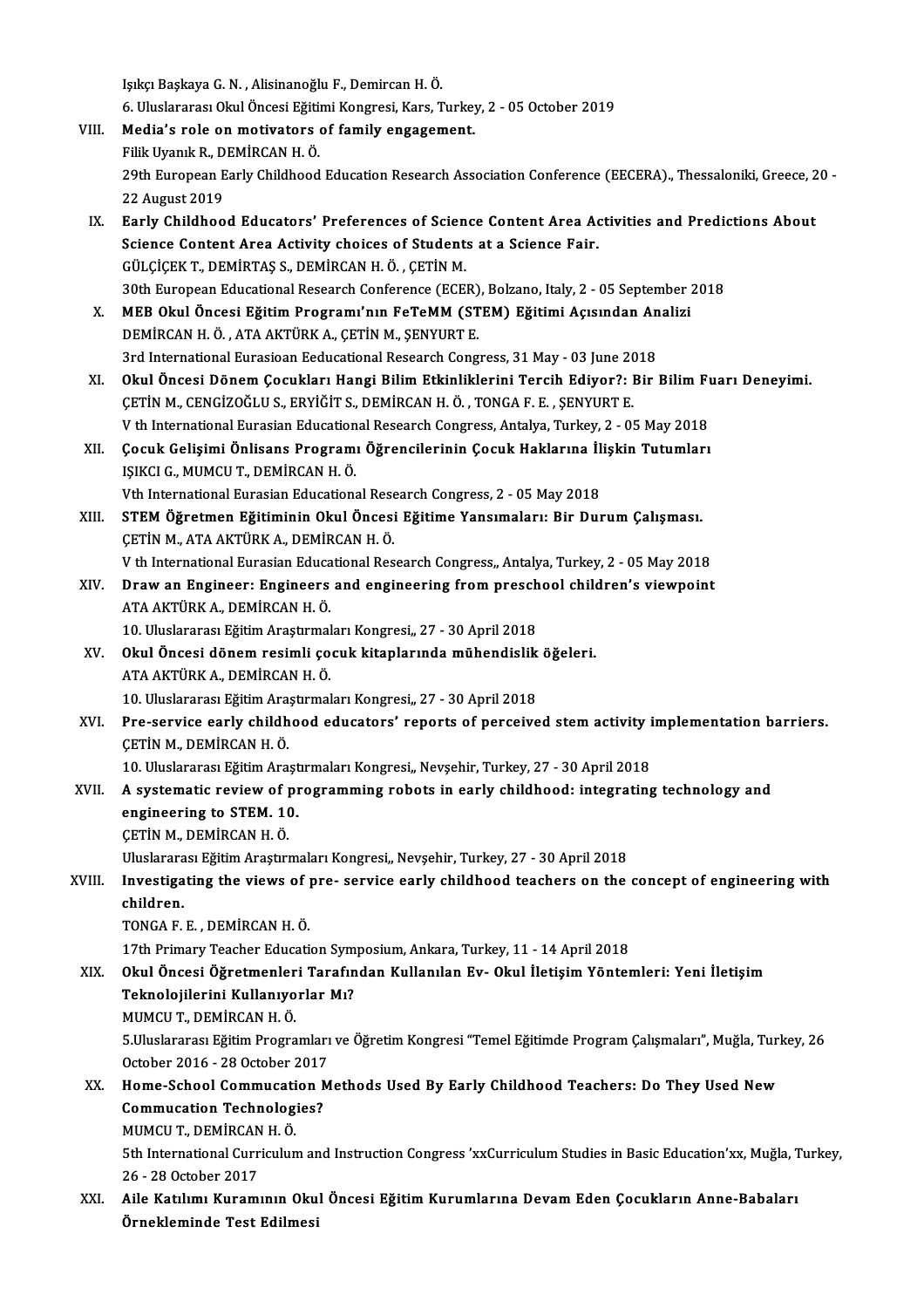İZCİN.C. ,DEMİRCANH.Ö. iZCİ N. C. , DEMİRCAN H. Ö.<br>5. Uluslararası Okul Öncesi Eğitim Kongresi, Ankara, Turkey, 18 - 21 October 2017<br>Okul Öncesi Dönemde Sanatın STEM Disiplinleri ile Bütünlestirilmesine Y İZCİ N. C. , DEMİRCAN H. Ö.<br>5. Uluslararası Okul Öncesi Eğitim Kongresi, Ankara, Turkey, 18 - 21 October 2017<br>XXII. Okul Öncesi Dönemde Sanatın STEM Disiplinleri ile Bütünleştirilmesine Yönelik Öğretmen Görüşleri.<br>ATA 5. Uluslararası Okul Öncesi Eğitim<br>Okul Öncesi Dönemde Sanatın<br>ATA AKTÜRK A., DEMİRCAN H. Ö.<br>5. Uluslararası Olul Öncesi Eğitim Okul Öncesi Dönemde Sanatın STEM Disiplinleri ile Bütünleştirilmesine Yönelik Öğretmer<br>ATA AKTÜRK A., DEMİRCAN H. Ö.<br>5. Uluslararası Okul Öncesi Eğitim Kongresi'nde sunulmuştur., Ankara, Turkey, 18 - 21 October 2017<br>Okul Ö ATA AKTÜRK A., DEMİRCAN H. Ö.<br>5. Uluslararası Okul Öncesi Eğitim Kongresi'nde sunulmuştur., Ankara, Turkey, 18 - 21 October 2017<br>8. XXIII. Okul Öncesi Öğretmenlerinin STEM (Fen, Teknoloji, Mühendislik, Matematik) Eğiti 5. Uluslararası Okul Öncesi Eğitim Kongresi'nde sunulmuştur., Ankara, Turkey, 18 - 21 October 2017<br>Okul Öncesi Öğretmenlerinin STEM (Fen, Teknoloji, Mühendislik, Matematik) Eğitimi Anla<br>ŞENYURT E., DEMİRCAN H.Ö., ÇETİN M., Okul Öncesi Öğretmenlerinin STEM (Fen, Teknoloji, Mühendislik, Matema<br>ŞENYURT E., DEMİRCAN H.Ö. , ÇETİN M., ATA AKTÜRK A.<br>5. Uluslararası Okul Öncesi Eğitim Kongresi, Ankara, Turkey, 18 - 21 October 2017<br>STEM teaching inte SENYURT E., DEMIRCAN H. Ö. , ÇETİN M., ATA AKTÜRK A.<br>5. Uluslararası Okul Öncesi Eğitim Kongresi, Ankara, Turkey, 18 -<br>XXIV. STEM teaching intentions of Turkish preschool teachers<br>CETIN M. DEMIRCAN H. Ö. SENVIRT E. ATA AKT 5. Uluslararası Okul Öncesi Eğitim Kongresi, Ankara, Turk<br>STEM teaching intentions of Turkish preschool tea<br>ÇETİN M., DEMİRCAN H. Ö. , ŞENYURT E., ATA AKTÜRK A.<br>60th OMER World Assembly and Conference Opetija Cro 69th M., DEMİRCAN H. Ö. , ŞENYURT E., ATA AKTÜRK A.<br>69th OMEP World Assembly and Conference, Opatija, Croatia, 19 - 24 June 2017 CETIN M., DEMIRCAN H. Ö. , ŞENYURT E., ATA AKTÜRK A.<br>69th OMEP World Assembly and Conference, Opatija, Croatia, 19 - 24 June 2017<br>XXV. Turkish Pre-Service Early Childhood Teachers' Thoughts Regarding Parent Engagement, **69th OMEP Worl<br>Turkish Pre-Se<br>and Education<br>CETIN M. DEMIR** and Education<br>ÇETİN M., DEMİRCAN H.Ö. , ŞENYURT E. and Education<br>ÇETİN M., DEMİRCAN H. Ö. , ŞENYURT E.<br>69th OMEP World Assembly and Conference., Opatija, 19 - 24 June 2017<br>Okul Önessi Öğretmeni Adaylarının Fğitim İnasları ve Aile Katılır ÇETİN M., DEMİRCAN H. Ö. , ŞENYURT E.<br>69th OMEP World Assembly and Conference., Opatija, 19 - 24 June 2017<br>XXVI. Okul Öncesi Öğretmeni Adaylarının Eğitim İnaçları ve Aile Katılımına Yönelik Tutumları Arasındaki<br>İlişki 69th C<br>Okul d<br>İlişki.<br>İzci N Okul Öncesi Öğretmeni A<br>İlişki.<br>İZCİ N. C. , DEMİRCAN H. Ö.<br>ELER 2017 N/th Eurosian Es İli**şki.**<br>İZCİ N. C. , DEMİRCAN H. Ö.<br>EJER 2017 IVth Eurasian Educational Research Congress/3. Uluslararası Avrasya Eğitim Araştırmaları Kongresi, İZCİ N. C. , DEMİRCAN H. Ö.<br>EJER 2017 IVth Eurasian Education<br>Denizli, Turkey, 11 - 14 May 2017<br>Bir Dežrunun İlti Hau Olulda 4 EJER 2017 IVth Eurasian Educational Research Congress/3. Uluslararası Avrasya Eğitim Araştırmaları Kongres<br>Denizli, Turkey, 11 - 14 May 2017<br>XXVII. Bir Doğrunun İki Ucu Okulda Aile Katılımı – Evde Aile Katılımı: Öğretmen A Denizli, Turkey, 11 - 14 May 2017<br>XXVII. Bir Doğrunun İki Ucu Okulda Aile Katılımı – Evde Aile Katılımı: Öğretmen Adaylarının Okul Öncesi<br>Eğitim Ortamlarında Aile Katılımına İlişkin Görüşleri. GÜL Ş.,DEMİRCANH.Ö. ,KIVANÇR. Eğitim Ortamlarında Aile Katılımına İlişkin Görüşleri.<br>GÜL Ş., DEMİRCAN H. Ö. , KIVANÇ R.<br>26. Uluslararası Eğitim Bilimleri Kongresi (ICES/UEBK-2017), Antalya, Turkey, 20 - 23 April 2017<br>Eğitimci Gözüyle Anne Baba, Öğretme GÜL Ş., DEMİRCAN H. Ö. , KIVANÇ R.<br>26. Uluslararası Eğitim Bilimleri Kongresi (ICES/UEBK-2017), Antalya, Turkey, 20 - 23 April 2017<br>XXVIII. Eğitimci Gözüyle Anne-Baba, Öğretmen ve Çocuk: Okul Öncesi Eğitimde bir FeTeMM 26. Uluslararası Eğiti<br>Eğitimci Gözüyle A<br>Değerlendirmesi.<br>DEMİPCAN H.Ö Eğitimci Gözüy<br>Değerlendirme<br>DEMİRCAN H. Ö.<br>12. Ulusal Fan bi <mark>Değerlendirmesi. .</mark><br>DEMİRCAN H. Ö.<br>12. Ulusal Fen bilimleri ve Matematik Eğitimi Kongresi, Trabzon, Turkey, 28 - 30 September 2016 DEMİRCAN H. Ö.<br>12. Ulusal Fen bilimleri ve Matematik Eğitimi Kongresi, Trabzon, Turkey, 28 - 30 September 2016<br>XXIX. An Investigation of Preschool Teachers Self Efficacy Beliefs by Considering Some Demographics<br>ATA A D 12. Ulusal Fen bilimleri v<br>**An Investigation of Pr**<br>ATA A., DEMİRCAN H. Ö.<br>9. Uluslararası Fğitim A. An Investigation of Preschool Teachers Self Efficacy Beli<br>ATA A., DEMİRCAN H. Ö.<br>. 8. Uluslararası Eğitim Araştırmaları Kongresi, 5 - 08 May 2016<br>0. 8 Yas Cosukları İsin Tesarlaran EsTaMM Etkinliklerini ATA A., DEMİRCAN H. Ö.<br>18. Uluslararası Eğitim Araştırmaları Kongresi, 5 - 08 May 2016<br>XXX. 0-8 Yaş Çocukları İçin Tasarlanan FeTeMM Etkinliklerinin Cinsiyet ve Tercih Edilme Durumuna Göre<br>İncelenmesi **. 8. Uluslarara<br>0-8 Yaş Çocu<br>İncelenmesi**<br>ATA AKTÜRK 0-8 Yaş Çocukları İçin Tasarlanan FeTeMM Etkinlik<br>İncelenmesi<br>ATA AKTÜRK A., ÇETİN M., DEMİRCAN H. Ö. , ŞENYURT E.<br>11 Hlusel Olul Öncesi Eğitimi Öğrensi Kangresi Turkey 2 İncelenmesi<br>ATA AKTÜRK A., ÇETİN M., DEMİRCAN H. Ö. , ŞENYURT E.<br>11. Ulusal Okul Öncesi Eğitimi Öğrenci Kongresi, Turkey, 27 - 29 April 2016<br>Develenment of a Scale Based en Parents reperts te messure sibli ATA AKTÜRK A., ÇETİN M., DEMİRCAN H. Ö. , ŞENYURT E.<br>11. Ulusal Okul Öncesi Eğitimi Öğrenci Kongresi, Turkey, 27 - 29 April 2016<br>XXXI. Development of a Scale Based on Parents reports to measure sibling rivalry on presc 11. Ulusal<br>Developr<br>children<br>ATA A. DE ATAA.,DEMİRCANH.Ö. children<br>ATA A., DEMİRCAN H. Ö.<br>ECER 2015 Budapest European Conference on Educational ResearchC, Budapest, Hungary, 7 - 11 September 2015<br>Kırsal Bölgelerden gös aden ebeyevnler ile Ankara'da yetisen ebeyevnlerin aile katıl ATA A., DEMİRCAN H. Ö.<br>ECER 2015 Budapest European Conference on Educational ResearchC, Budapest, Hungary, 7 - 11 September 2015<br>XXXII. Kırsal Bölgelerden göç eden ebeveynler ile Ankara'da yetişen ebeveynlerin aile kat ECER 2015 Budapest Europ<br>Kırsal Bölgelerden göç e<br>kuşaklararası incelemesi<br>PULDUE DEMİPCAN HÖ Kırsal Bölgelerden göç eden ebeve<br>kuşaklararası incelemesi<br>BULDU E., DEMİRCAN H.Ö., OLGAN R.<br>VIL Illucal Cosuk Kültürü Konstesi: Ola kuşaklararası incelemesi<br>BULDU E., DEMİRCAN H. Ö. , OLGAN R.<br>VII. Ulusal Çocuk Kültürü Kongresi: Okul Kültürü ve Çocuk, Ankara, Turkey, 17 - 19 October 2012<br>A Volidity Roliability Study Investigating Barant Involvement Bol BULDU E., DEMİRCAN H. Ö. , OLGAN R.<br>VII. Ulusal Çocuk Kültürü Kongresi: Okul Kültürü ve Çocuk, Ankara, Turkey, 17 - 19 October 2012<br>XXXIII. A Validity Reliability Study Investigating Parent Involvement Beliefs of Teach VII. Ulusal Çocuk Kültürü Kongresi: Okul Kültürü ve Ç<br>A Validity Reliability Study Investigating Parent<br>School and Family Partnerships Questionnaire<br>DEMIRCAN H Ö, EPDEN E A Validity Reliability Stue<br>School and Family Partne<br>DEMİRCAN H. Ö., ERDEN F.<br>European Conference on Ed School and Family Partnerships Questionnaire<br>DEMİRCAN H. Ö. , ERDEN F.<br>European Conference on Educational Research (ECER), İstanbul, Turkey, 10 - 13 September 2013 DEMİRCAN H. Ö. , ERDEN F.<br>European Conference on Educational Research (ECER), İstanbul, Turkey, 10 - 13 September 2013<br>XXXIV. Assessment in early childhood education Curriculum models and Turkish curriculum<br>DEMİRCAN H. Ö. European Conference on Ed<br>Assessment in early child<br>DEMİRCAN H. Ö. , OLGAN R.<br>INTE 2010, 22 , 25 June 201 Assessment in early childhe<br>DEMİRCAN H. Ö. , OLGAN R.<br>INTE 2010, 23 - 25 June 2010<br>Internalation of theory of n DEMIRCAN H. Ö. , OLGAN R.<br>INTE 2010, 23 - 25 June 2010<br>XXXV. Interrelation of theory of mind and moral development in early childhood settings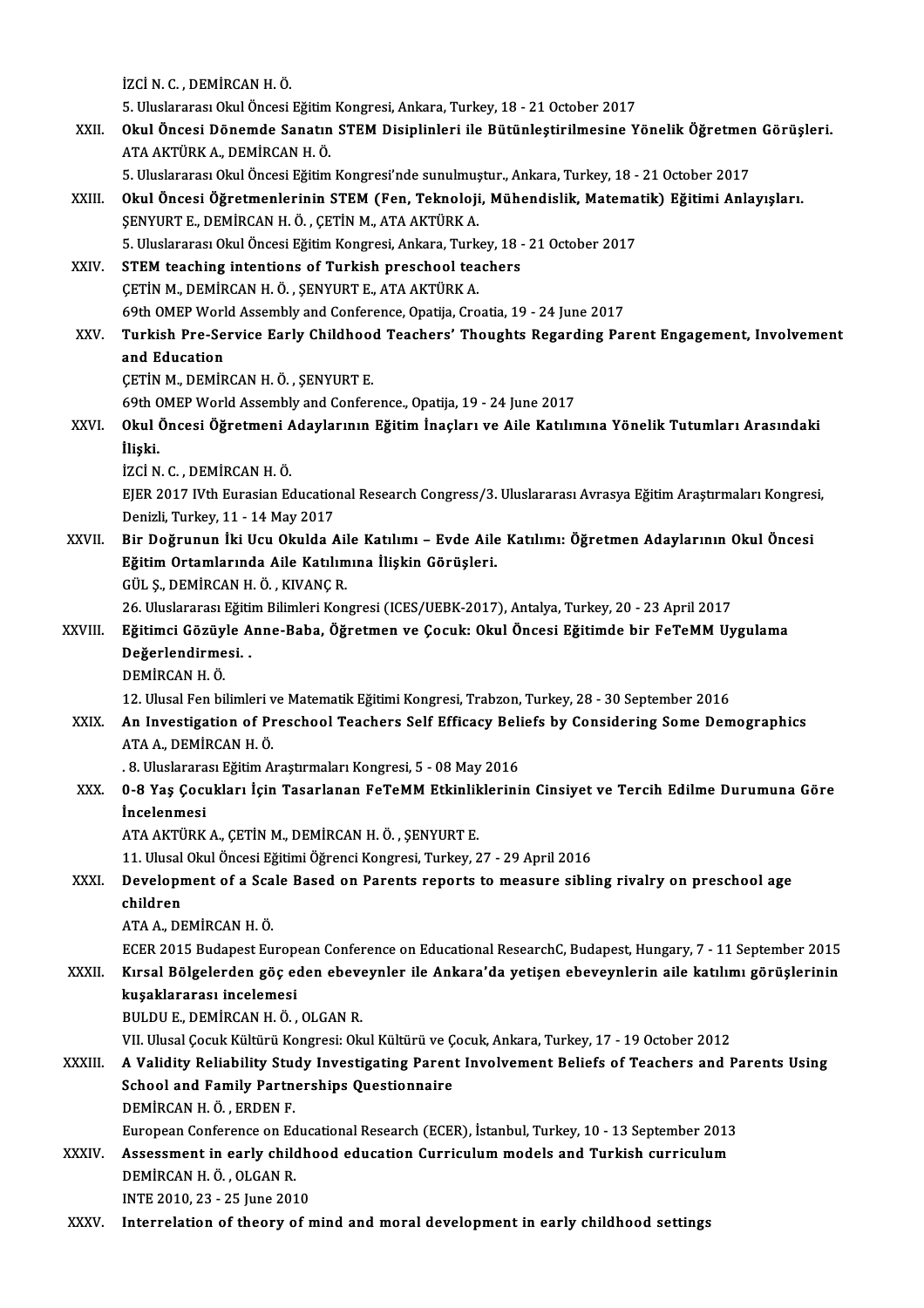DEMİRCAN H. Ö. , OLGAN R.<br>Warld Caungil of Companyti

World Council of Comparative Education Societies (WCCES) XIV World Congress 2010,, İstanbul, Turkey, 14 - 18<br>Iune 2010 DEMIRCAN<br>World Cou<br>June 2010<br>Private pr World Council of Comparative Education Societies (WCCES) XIV World Congress 2010,, İstanbul, Turkey, 14 -<br>June 2010<br>XXXVI. Private preschool administrators and teachers views and practices about parent involvement in<br>Turke

## June 20<mark>1</mark><br>Private<br>Turkey<br>DEMiPC Private preschool admin<br>Turkey<br>DEMİRCAN H.Ö., HASER Ç.<br>ECEP 2009 25 - 26 Senteml

Turkey<br>DEMİRCAN H. Ö. , HASER Ç.<br>ECER 2009, 25 - 26 September 2009

## Supported Projects

Supported Projects<br>DEMİRCAN H. Ö. , ŞENYURT E., ÇETİN M., Project Supported by Higher Education Institutions, Anasınıfı Öğretmenlerinin<br>Qlay Öngesi Fğitimde Aile Birlikteliği, Aile Eğitimi ve Aile Katılımı Farkındalıkların Okpertea 11990es<br>DEMİRCAN H. Ö. , ŞENYURT E., ÇETİN M., Project Supported by Higher Education Institutions, Anasınıfı Öğretı<br>Akkas S. B., Ewylmaz A. Sontürk E. Kas İ. Domirsan H. Ö., İslan Baykal I. H2020 Project, StAPT: S DEMİRCAN H. Ö. , ŞENYURT E., ÇETİN M., Project Supported by Higher Education Institutions, Anasınıfı Öğretmenlerini<br>Okul Öncesi Eğitimde Aile Birlikteliği, Aile Eğitimi ve Aile Katılımı Farkındalıklarının İncelenmesi, 2018 Okul Öncesi Eğitimde Aile Birlikteliği, Aile Eğitimi ve Aile Katılımı Farkındalıklarının İncelenmesi, 2018 - 2021<br>Akkaş S. B. , Eryılmaz A., Şentürk E., Koç İ., Demircan H. Ö. , İşler Baykal I., H2020 Project, StART: Scien

Akkaş S. B. , Eryılmaz A., Şentürk E., Koç İ., Demircan H. Ö. , İşler Baykal I., H2020 Project, StART: Science through ART,<br>2019 - 2019<br>SEVİMLİ ÇELİK S., DEMİRCAN H. Ö. , Project Supported by Higher Education Institutions, SEVİMLİ ÇELİK S., DEMİRCAN H. Ö., Project Supported by Higher Education Institutions, Erken Çocukluk Döneminde SEVİMLİ ÇELİK S., DEMİRCAN H. Ö. , Project Supported by Higher Education Institutions, Erken Çocukluk Dönemind<br>Aktif Öğrenme Ortamlarının Yaratılması, 2017 - 2019<br>DEMİRCAN H. Ö. , TEMİZ N., ÖZTÜRK S., ŞENYURT E., ÖZTEKİN C

Aktif Öğrenme Ortamlarının Yaratılması, 2017 - 2019<br>DEMİRCAN H. Ö. , TEMİZ N., ÖZTÜRK S., ŞENYURT E., ÖZTEKİN C., AYDEMİR Z. B. , DEMİRBAŞ G. G. , ATA AKTÜRK A.,<br>Project Supported by Higher Education Institutions, Anaokulu DEMİRCAN H. Ö. , TEMİZ N., ÖZTÜRK S., ŞENYURT E., ÖZTEKİN C., AYDEMİR Z. B. , DEMİRBA:<br>Project Supported by Higher Education Institutions, Anaokulu Fen, teknoloji, mühendislik ve<br>Eğitimi: Eğitim kitleri hazırlanması, öğret Eğitimi: Eğitim kitleri hazırlanması, öğretmen eğitimi, ve yaz okulu uygulaması, 2016 - 2017<br>Scientific Refereeing

Scientific Refereeing<br>Educational Administration: Theory and Practice, Other Indexed Journal, December 2020<br>Journal of Portisipatory Educational Pessarsh Other Indexed Journal, June 2020 Berentinic rierer eenig<br>Educational Administration: Theory and Practice, Other Indexed Journal, Decemb<br>Journal of Participatory Educational Research, Other Indexed Journal, June 2020<br>European journal of Educational Besearc Educational Administration: Theory and Practice, Other Indexed Journal, Decemb<br>Journal of Participatory Educational Research, Other Indexed Journal, June 2020<br>European journal of Educational Research, Journal Indexed in ES

European journal of Educational Research, Journal In<br>E-İLKÖĞRETİM ONLİNE (ELEKTRONİK), National Scie<br>SAGE OPEN, Journal Indexed in SSCI, February 2020<br>Preject Sunnerted by Hisber Education Institutions E

Journal of Participatory Educational Research, Other Indexed Journal, June 2020<br>European journal of Educational Research, Journal Indexed in ESCI, March 2020<br>E-İLKÖĞRETİM ONLİNE (ELEKTRONİK), National Scientific Refreed Jo

E-İLKÖĞRETİM ONLİNE (ELEKTRONİK), National Scientific Refreed Journal, February 2020<br>SAGE OPEN, Journal Indexed in SSCI, February 2020<br>Project Supported by Higher Education Institutions, BAP Research Project, Middle East T SAGE OPEN, Jou<br>Project Support<br>February 2020<br>Thesis Study To Project Supported by Higher Education Institutions, BAP Research Project, Middle East Technical University, Turkey,<br>February 2020<br>Thesis Study To Be Started., ODTÜ İnsan Araştırmaları Etik Kurulu, Middle East Technical Uni

Febru<br>Thesis<br>2020<br>Thesis Thesis Study To Be Started., ODTÜ İnsan Araştırmaları Etik Kurulu, Middle East Technical University, Turkey, February<br>2020<br>Thesis Study To Be Started., ODTÜ İnsan Araştırmaları Etik Kurulu, Middle East Technical University

2020<br>Thesis<br>2019<br>Pesse Thesis Study To Be Started., ODTÜ İnsan Araştırmaları Etik Kurulu, Middle East Technical University, Turkey, Dece<br>2019<br>Research Project To Be Started., ODTÜ İnsan Araştırmaları Etik Kurulu , Middle East Technical Universit

2019<br>Research Project<br>December 2019<br>F.it vöčperim o Research Project To Be Started., ODTÜ İnsan Araştırmaları Etik Kurulu , Middle East Techni<br>December 2019<br>E-İLKÖĞRETİM ONLİNE (ELEKTRONİK), National Scientific Refreed Journal, October 2019<br>Thesis Study To Be Started, ODTÜ

December 2019<br>E-İLKÖĞRETİM ONLİNE (ELEKTRONİK), National Scientific Refreed Journal, October 2019<br>Thesis Study To Be Started., ODTÜ İnsan Araştırmaları Etik Kurulu , Middle East Technical University, Turkey, October E-İLKÖĞRETİM ONLİNE (ELEKTRONİK), National Scientific Refreed Journal, October 2019<br>Thesis Study To Be Started., ODTÜ İnsan Araştırmaları Etik Kurulu , Middle East Technical<br>2019<br>EĞİTİM VE BİLİM, National Scientific Refree Thesis Study To Be Started., ODTÜ İnsan Araştırmaları Etik Kurulu , Mid<br>2019<br>EĞİTİM VE BİLİM, National Scientific Refreed Journal, September 2019<br>Thesis Study To Be Started, ODTÜ İnsan Arastırmaları Etik Kurulu, Mid

2019<br>EĞİTİM VE BİLİM, National Scientific Refreed Journal, September 2019<br>Thesis Study To Be Started., ODTÜ İnsan Araştırmaları Etik Kurulu, Middle East Technical University, Turkey, September<br>2019 EĞİTİI<br>Thesis<br>2019<br>EURA Thesis Study To Be Started., ODTÜ İnsan Araştırmaları Etik Kurulu, Middle East Te<br>2019<br>KURAMSAL EĞİTİMBİLİM DERGİSİ, National Scientific Refreed Journal, May 2019<br>Besearsk Prejest Te Be Started, ODTÜ İnsan Arastırmaları Et

KURAMSAL EĞİTİMBİLİM DERGİSİ, National Scientific Refreed Journal, May 2019

2019<br>KURAMSAL EĞİTİMBİLİM DERGİSİ, National Scientific Refreed Journal, May 2019<br>Research Project To Be Started., ODTÜ İnsan Araştırmaları Etik Kurulu, Middle East Technical University, Turkey, May<br>2019 Research Project To Be Started., ODTÜ İnsan Araştırmaları Etik Kurulu, Middle East Technical University, Turkey, May<br>2019<br>Thesis Study To Be Started., ODTÜ İnsan Araştırmaları Etik Kurulu, Middle East Technical University,

2019<br>Thesis Study To Be Started., ODTÜ İnsan Araştırmaları Etik Kurulu, Middle East Technical University, Turkey, April 2019<br>Thesis Study To Be Started., ODTÜ İnsan Araştırmaları Etik Kurulu, Middle East Technical Universi Thesis Study To Be Started., ODTÜ İnsan Araştırmaları Etik Kurulu, Middle East Technical Un<br>Thesis Study To Be Started., ODTÜ İnsan Araştırmaları Etik Kurulu, Middle East Technical Un<br>E-İLKÖĞRETİM ONLİNE (ELEKTRONİK), Nati Thesis Study To Be Started., ODTÜ İnsan Araştırmaları Etik Kurulu, Middle East Technical University, Turkey, April 2019<br>E-İLKÖĞRETİM ONLİNE (ELEKTRONİK), National Scientific Refreed Journal, February 2019<br>Thesis Study To B E-İLKÖĞRETİM ONLİNE (ELEKTRONİK), National Scientific Refreed Journal, February 2019